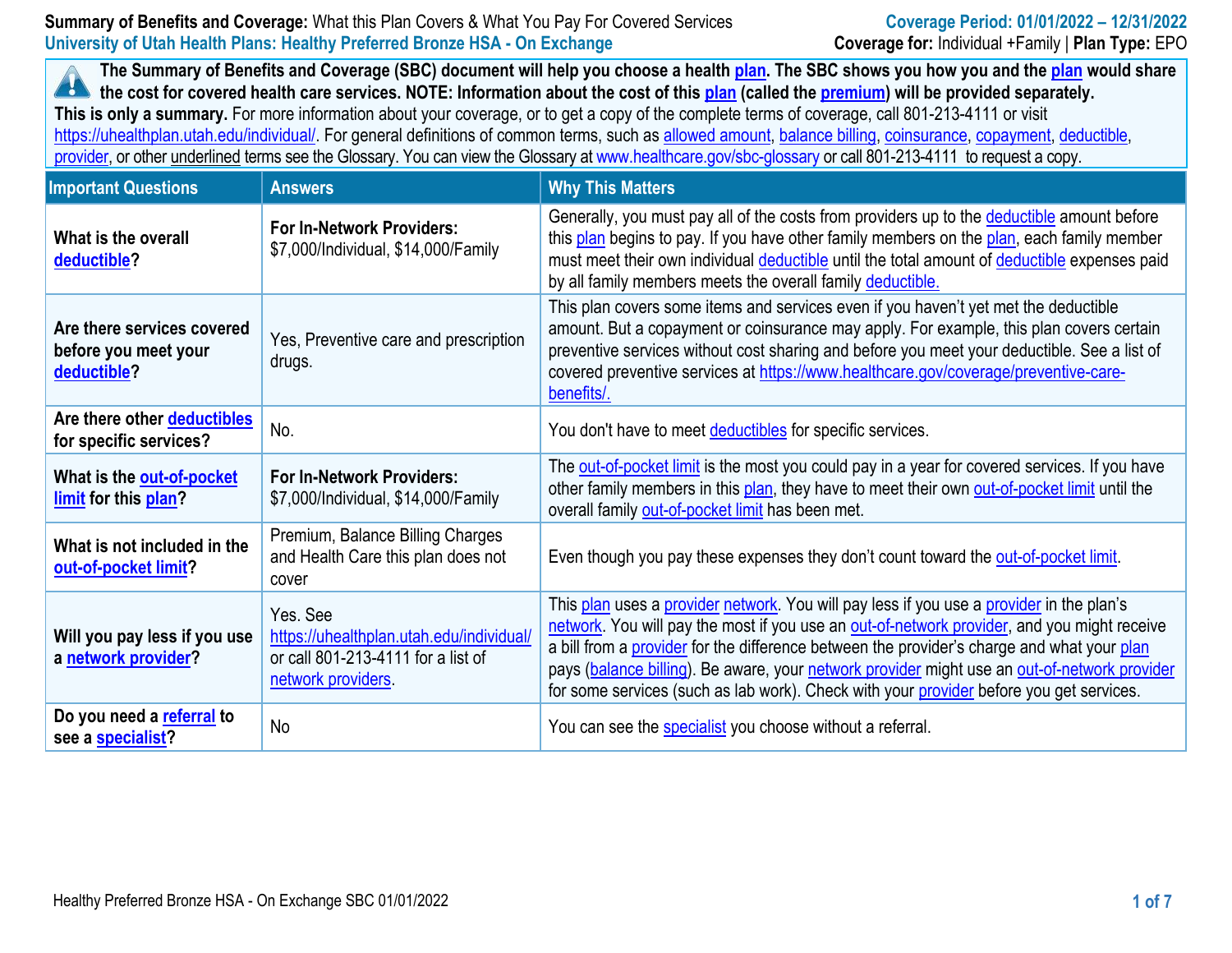

All **[copayment](https://www.healthcare.gov/sbc-glossary/#copayment)** and **[coinsurance](https://www.healthcare.gov/sbc-glossary/#coinsurance)** costs shown in this chart are after your **[deductible](https://www.healthcare.gov/sbc-glossary/#deductible)** has been met, if a **[deductible](https://www.healthcare.gov/sbc-glossary/#deductible)** applies.

| <b>Common</b>                                                                                                                                                        |                                                                            |                                                         | <b>What You Will Pay</b>                              | <b>Limitations, Exceptions, &amp; Other</b>                                                                                                                                                                                        |  |
|----------------------------------------------------------------------------------------------------------------------------------------------------------------------|----------------------------------------------------------------------------|---------------------------------------------------------|-------------------------------------------------------|------------------------------------------------------------------------------------------------------------------------------------------------------------------------------------------------------------------------------------|--|
| <b>Medical Event</b>                                                                                                                                                 | <b>In-Network</b><br><b>Out-of-Network</b><br><b>Services You May Need</b> |                                                         | <b>Important Information</b>                          |                                                                                                                                                                                                                                    |  |
|                                                                                                                                                                      | Primary care visit to treat an<br>injury or illness                        | (You will pay the least)<br>0% coinsurance              | (You will pay the most)<br>Not covered                | None.                                                                                                                                                                                                                              |  |
|                                                                                                                                                                      | <b>Specialist visit</b>                                                    | 0% coinsurance                                          | Not covered                                           | None                                                                                                                                                                                                                               |  |
| If you visit a health care<br>provider's office or<br>clinic                                                                                                         | <b>Preventive</b><br>care/screening/immunization                           | No Charge                                               | Not covered                                           | Frequency limitations apply. Deductible<br>does not apply. You may have to pay for<br>services that aren't preventive. Ask your<br>provider if the services you need are<br>preventive. Then check what your plan<br>will pay for. |  |
|                                                                                                                                                                      | Diagnostic test (x-ray, blood<br>work)                                     | 0% coinsurance                                          | Not covered                                           | Preauthorization may be required for<br>certain services or benefits may be<br>denied.                                                                                                                                             |  |
| If you have a test                                                                                                                                                   | Imaging (CT/PET scans,<br>MRI <sub>s</sub> )                               | 0% coinsurance                                          | Not covered                                           |                                                                                                                                                                                                                                    |  |
| If you need drugs to<br>treat your illness or<br>condition<br>More information about<br>prescription drug<br>coverage is available at<br>https://uhealthplan.utah.ed | <b>Tier 1(Preferred Generic</b><br>drugs)                                  | Retail: 0% coinsurance<br>Mail Order: 0%<br>coinsurance | <b>Retail: Not covered</b><br>Mail Order: Not covered |                                                                                                                                                                                                                                    |  |
|                                                                                                                                                                      | Tier 2 (Non-Preferred Generic<br>and Preferred Brand Drugs)                | Retail: 0% coinsurance<br>Mail Order: 0%<br>coinsurance | <b>Retail: Not covered</b><br>Mail Order: Not covered | Retail up to a 30 day supply, Mail Order<br>up to a 90 day supply. Quantity Limits,<br>Step Therapy, and Prior Authorization<br>may apply. Refer to the drug formulary                                                             |  |
|                                                                                                                                                                      | Tier 3 (Non-Preferred Brand<br>Drugs)                                      | Retail: 0% coinsurance<br>Mail Order: Not covered       | <b>Retail: Not covered</b><br>Mail Order: Not covered | for detailed information.                                                                                                                                                                                                          |  |
| u/individual/pharmacy.php                                                                                                                                            | Tier 4 (Specialty drugs)                                                   | Retail: 0% coinsurance<br>Mail Order: Not covered       | <b>Retail: Not covered</b><br>Mail Order: Not covered |                                                                                                                                                                                                                                    |  |
| If you have outpatient                                                                                                                                               | Facility fee (e.g., ambulatory<br>surgery center)                          | 0% coinsurance                                          | Not covered                                           | Benefits may be denied for failure to<br>obtain preauthorization for certain                                                                                                                                                       |  |
| surgery                                                                                                                                                              | Physician/surgeon fees                                                     | 0% coinsurance                                          | Not covered                                           | services.                                                                                                                                                                                                                          |  |
| If you need immediate<br>medical attention                                                                                                                           | <b>Emergency room care</b>                                                 | 0% coinsurance                                          | 0% coinsurance                                        | <b>Copayment</b> is waived if admitted<br>directly to a hospital or facility on an<br>inpatient basis. Emergency room<br>services apply to network provider<br>benefits.                                                           |  |

\* For more information about limitations and exceptions, see the plan or policy document at<https://uhealthplan.utah.edu/individual/> **2 of 7**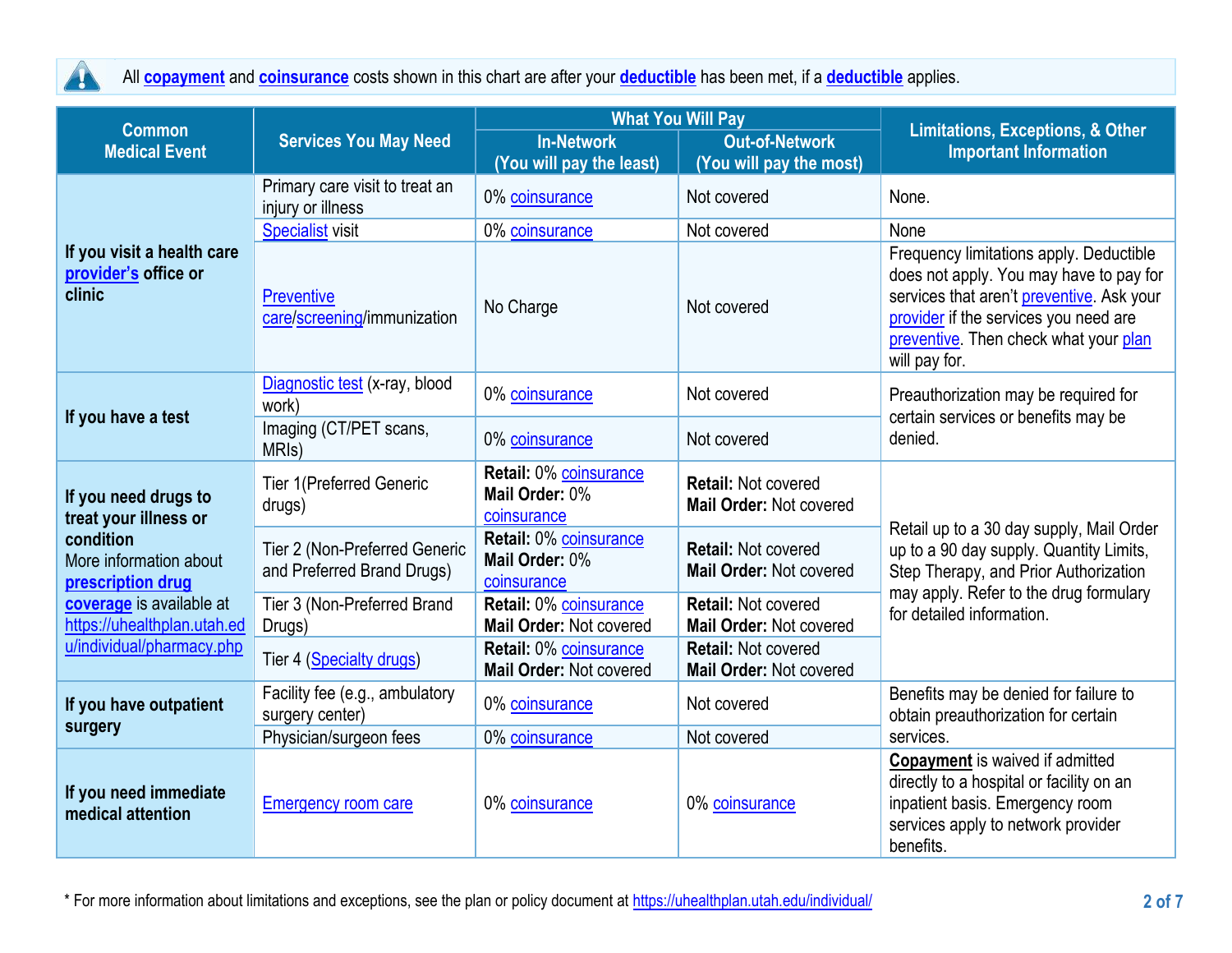| <b>Common</b>                                                        |                                              |                                                    | <b>What You Will Pay</b>                                | <b>Limitations, Exceptions, &amp; Other</b>                                                                                                                       |  |
|----------------------------------------------------------------------|----------------------------------------------|----------------------------------------------------|---------------------------------------------------------|-------------------------------------------------------------------------------------------------------------------------------------------------------------------|--|
| <b>Medical Event</b>                                                 | <b>Services You May Need</b>                 | <b>Out-of-Network</b><br><b>In-Network</b>         |                                                         | <b>Important Information</b>                                                                                                                                      |  |
|                                                                      |                                              | (You will pay the least)<br>Ambulance - Ground: 0% | (You will pay the most)<br>Ambulance - Ground: 0%       |                                                                                                                                                                   |  |
|                                                                      | <b>Emergency medical</b><br>transportation   | coinsurance<br>Ambulance - Air: 0%<br>coinsurance  | coinsurance<br>Ambulance - Air: 0%<br>coinsurance       | Non-emergency use is not covered.                                                                                                                                 |  |
|                                                                      | <b>Urgent care</b>                           | 0% coinsurance                                     | Not covered                                             | None.                                                                                                                                                             |  |
| If you have a hospital<br>stay                                       | Facility fee (e.g., hospital<br>room)        | 0% coinsurance                                     | Not covered                                             | Preauthorization may be required for<br>certain services or benefits may be                                                                                       |  |
|                                                                      | Physician/surgeon fees                       | 0% coinsurance                                     | Not covered                                             | denied.                                                                                                                                                           |  |
| If you need mental<br>health, behavioral                             | <b>Outpatient services</b>                   | Office: 0% coinsurance<br>Other: 0% coinsurance    | <b>Office: Not covered</b><br><b>Other: Not covered</b> | Preauthorization may be required for<br>certain services or benefits may be                                                                                       |  |
| health, or substance<br>abuse services                               | Inpatient services                           | 0% coinsurance                                     | Not covered                                             | denied. Additional limitations and<br>exclusions apply.                                                                                                           |  |
|                                                                      | Office visits                                | 0% coinsurance                                     | Not covered                                             | Notify U Baby care team for care                                                                                                                                  |  |
|                                                                      | Childbirth/delivery<br>professional services | 0% coinsurance                                     | Not covered                                             | management services at 1-833-981-<br>0214. Maternity care may include tests                                                                                       |  |
| If you are pregnant                                                  | Childbirth/delivery facility<br>services     | 0% coinsurance                                     | Not covered                                             | and services described elsewhere in the<br>SBC (i.e. ultrasound). Preauthorization<br>may be required for certain services or<br>benefits may be denied.          |  |
|                                                                      | Home health care                             | 0% coinsurance                                     | Not covered                                             | Limted to 30 Visits per calendar year.<br>Prior authorization is required, or<br>services are not covered.                                                        |  |
|                                                                      | <b>Rehabilitation services</b>               | 0% coinsurance                                     | Not covered                                             | Limited to 20 Visits per calendar year                                                                                                                            |  |
| If you need help<br>recovering or have other<br>special health needs | <b>Habilitation services</b>                 | 0% coinsurance                                     | Not covered                                             | total for rehabilitation and habilitation<br>services. Benefits may be denied for<br>failure to obtain preauthorization for<br>certain services.                  |  |
|                                                                      | <b>Skilled nursing care</b>                  | 0% coinsurance                                     | Not covered                                             | SNF and Acute Rehab Limited to 30<br>Days per calendar year each. Long<br>Term Acute Care unlimited.<br>Preauthorization may be required for<br>certain services. |  |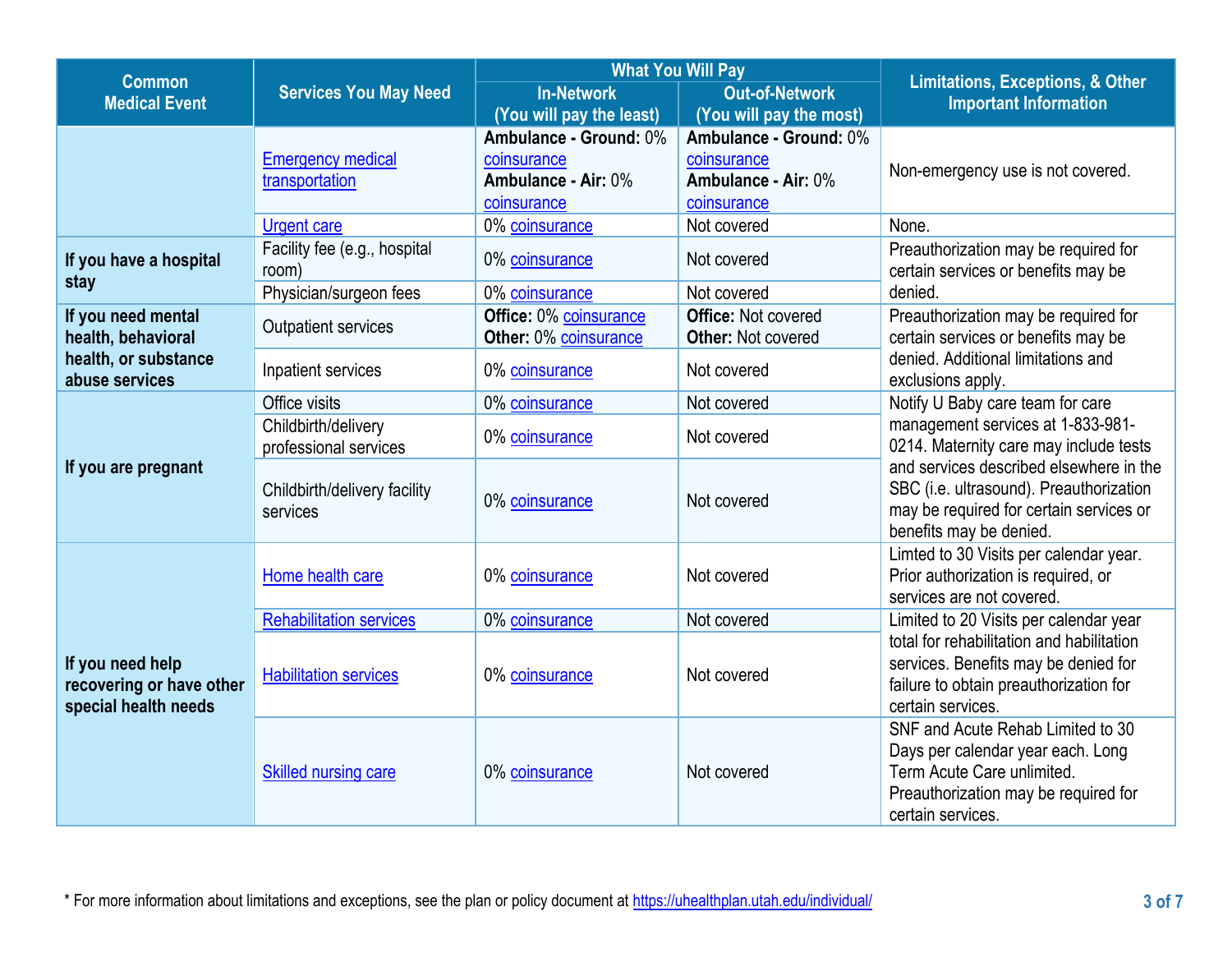| <b>Common</b>                             |                              |                                               | <b>What You Will Pay</b>                         | <b>Limitations, Exceptions, &amp; Other</b><br><b>Important Information</b>                                 |  |
|-------------------------------------------|------------------------------|-----------------------------------------------|--------------------------------------------------|-------------------------------------------------------------------------------------------------------------|--|
| <b>Medical Event</b>                      | <b>Services You May Need</b> | <b>In-Network</b><br>(You will pay the least) | <b>Out-of-Network</b><br>(You will pay the most) |                                                                                                             |  |
|                                           | Durable medical equipment    | 0% coinsurance                                | Not covered                                      | Prior authorization is required for durable<br>medical equipment over 1000, or<br>services are not covered. |  |
|                                           | <b>Hospice services</b>      | 0% coinsurance                                | Not covered                                      | Limited to 6 Months in every 3 years.<br>Prior authorization is required or benefits<br>may be denied.      |  |
|                                           | Children's eye exam          | 0% coinsurance                                | 0% coinsurance                                   | Limited to one routine eye exam per plan  <br>year.                                                         |  |
| If your child needs<br>dental or eye care | Children's glasses           | 0% coinsurance                                | 0% coinsurance                                   | One set of corrective lenses per year.<br>Frames are not covered.                                           |  |
|                                           | Children's dental check-up   | Not covered                                   | Not covered                                      | Not Applicable.                                                                                             |  |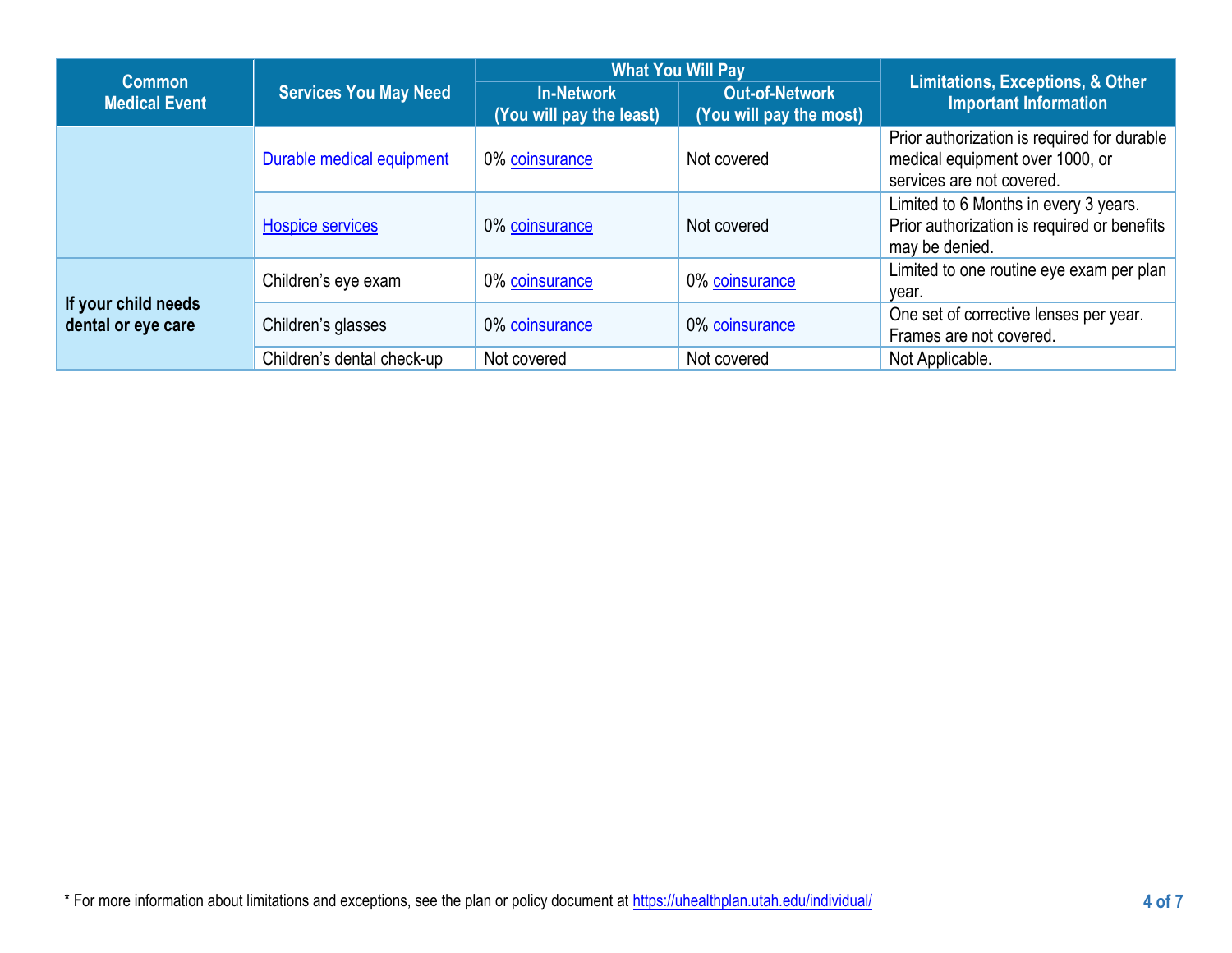# **Excluded Services & Other Covered Services:**

| Services Your Plan Generally Does NOT Cover (Check your policy or plan document for more information and a list of any other excluded services.) |                         |                                                 |  |
|--------------------------------------------------------------------------------------------------------------------------------------------------|-------------------------|-------------------------------------------------|--|
| Acupuncture                                                                                                                                      | Dental care (Adult)     | • Non-emergency care when traveling outside the |  |
|                                                                                                                                                  |                         |                                                 |  |
| <b>Bariatric surgery</b>                                                                                                                         | Hearing aids            | • Private-duty nursing                          |  |
| $\bullet$ Chiropractic care                                                                                                                      | • Infertility treatment | • Routine foot care                             |  |
| • Cosmetic surgery                                                                                                                               | Long-term care          | Weight loss programs                            |  |

# **Other Covered Services (Limitations may apply to these services. This isn't a complete list. Please see your [plan](https://www.healthcare.gov/sbc-glossary/#excluded-services) document.)**

• Routine eye care 1 Visits per calendar year

Your Rights to Continue Coverage: There are agencies that can help if you want to continue your coverage after it ends. The contact information for those agencies is: University of Utah Health Plans at 801-213-4111, your state insurance department, the U.S. Department of Labor's Employee Benefits SecurityAdministration at 1-866-444-EBSA (3272) or http://www.dol.gov/ebsa/contactEBSA/consumerassistance.html. Other coverage options may be available to you too, including buying individual insurance coverage through the Health Insurance [Marketplace.](https://www.healthcare.gov/sbc-glossary/#marketplace) For more information about the [Marketplace,](https://www.healthcare.gov/sbc-glossary/#marketplace) visit [www.healthcare.gov](http://www.healthcare.gov/) or call 1-800-318-2596.

Your Grievance and Appeals Rights: There are agencies that can help if you have a complaint against your plan for a denial of a claim. This complaint is called a grievance or appeal. For more information about your rights, look at the explanation of benefits you will receive for that medical claim. Your plan documents also provide complete information to submit a claim, appeal, or a grievance for any reason to your plan.For more information about your rights, this notice, or assistance, contact: Customer Service at 801-213-4111. You may also contact the Utah Insurance Department, Office of Consumer Assistance, Suite 3110 State Office Building, Salt Lake City UT 84114. For additional information about your grievance and appeals rights, see your Member Materials..

# **Does this plan provide Minimum Essential Coverage? Yes**

Minimum Essential Coverage generally includes plans, health insurance, available through the Marketplace or other indivdiual market policies, Medicare, Medicaid, CHIP, TRICARE, and certain other coverage. If you are eligible for certain types of Minimum Essential Coverage, you may not be eligible for the premium tax credit.

**Does this plan meet the Minimum Value Standards? Yes**

If your [plan](https://www.healthcare.gov/sbc-glossary/#plan) doesn't meet the [Minimum Value Standards,](https://www.healthcare.gov/sbc-glossary/#minimum-value-standard) you may be eligible for a [premium tax credit](https://www.healthcare.gov/sbc-glossary/#premium-tax-credits) to help you pay for a [plan](https://www.healthcare.gov/sbc-glossary/#plan) through the [Marketplace.](https://www.healthcare.gov/sbc-glossary/#marketplace)

# **Language Access Servicesss:**

Spanish: ATENCIÓN: si habla español, tiene a su disposición servicios gratuitos de asistencia lingüística. Llame al 801-213-4111 TTY: 1-800-346-4128.

Chinese : 注意:如果您使用繁體中文,您可以免費獲得語言援助服務。請致電 801-213-4111 TTY: 1-800-346-4128.

Vietnamese: CHÚ Ý: Nếu bạn nói Tiếng Việt, có các dịch vụhỗtrọngôn ngữmiễn phí dành cho bạn. Gọi số801-213-4111 TTY: 1-800-346-4128.

Korean: 주의 한국어를 사용하시는 경우, 언어지원 서비스를 무료로 이용하실 수 있습니다. 801-213-4111 TTY: 1-800-346-4128 번으로 전화해 주십시오.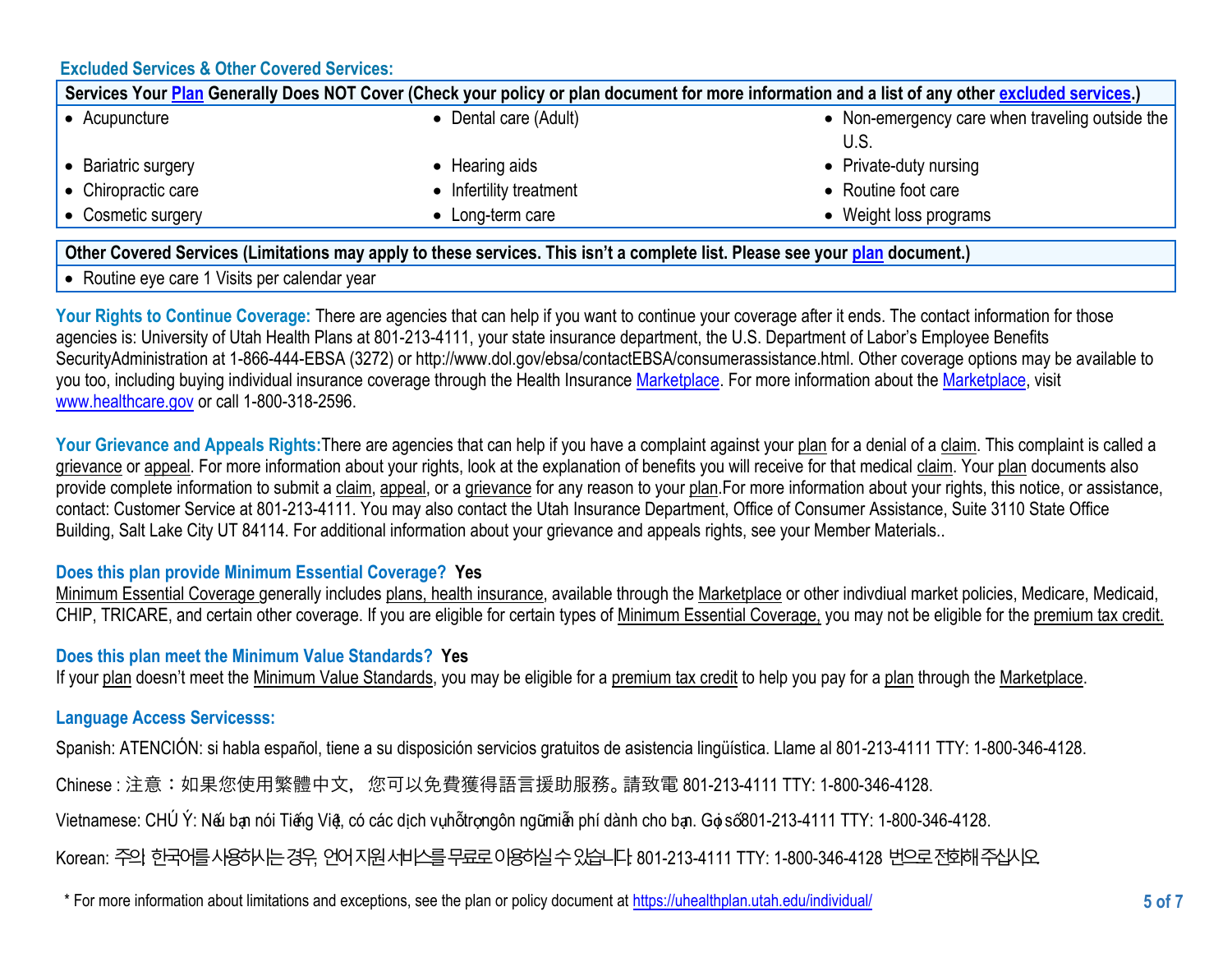Navajo: Dii baa ak0 n7n7zin: D77 saad bee y1n7[ti'go Diné Bizaad, saad bee 1k1'1n7da'1wo'd66', t'11 jiik'eh, 47 n1 h0l=, koj8' h0d77lnih 801-213-4111 TTY: 1- 800- 346-4128.

Nepali: Nēpālī: Dhyāna: Yadi tapā'ī spēniśa bōlnuhuncha bhanē, tapā'īnsamga ni: Śulka bhā ā sahayōga sēvāharū chan. Kala garnuhōs 801-213-4111 TTY: 1-800- 346-4128.

Tongan: FAKATOKANGA'I: Kapau 'oku ke Lea-Fakatonga, ko e kau tokoni fakatonu lea 'oku nau fai atu ha tokoni ta'etotongi, pea teke lava 'o ma'u ia. Telefoni mai1 801-213-4111 TTY: 1-800-346-4128.

Serbo-Croation: OBAVJEŠTENJE: Ako govorite srpsko-hrvatski, usluge jezičke pomoći dostupne su vam besplatno. Nazovite 801-213-4111 TTY: 1-800-346- 4128.

Tagalog: PAUNAWA: Kung nagsasalita ka ng Tagalog, maaari kang gumamit ng mga serbisyo ng tulong sa wika nang walang bayad. Tumawag sa 801-213-4111 TTY: 1-800-346-4128.

German: ACHTUNG: Wenn Sie Deutsch sprechen, stehen Ihnen kostenlos sprachliche Hilfsdienstleistungen zur Verfügung. Rufnummer: 801-213-4111 TTY: 1- 800- 346-4128.

Russian: ВНИМАНИЕ: Если вы говорите на русском языке, то вам доступны бесплатные услуги перевода. Звоните 801-213-4111 (телетайп: 1-800-346- 4128).

Arabic: alearabiat: tanbih: 'iidha kunt tatahadath al'iisbaniat , faladik khadamat musaeadat lighawyat majaniat. 'atasil bialraqm 801-213-4111 TTY: 1-800-346-4128.

French: ATTENTION: Si vous parlez français, des services d'aide linguistique vous sont proposés gratuitement. Appelez le 801-213-4111 (ATS: 1-800-346- 4128).

Japanese: 注意事項:日本語を話される場合、無料の言語支援をご利用いただけます。801-213-4111 (TTY: 1-800-346-4128) まで、お電話にてご連絡くださ  $U_0$ 

PRA Disclosure Statement: According to the Paperwork Reduction Act of 1995, no persons are required to respond to a collection of information unless it displays a valid OMB control number. The valid OMB control number for collection is 0938-1146. The time required to complete this information collection is estimated 0.08 hours per response, including the time to review instructions, search existing data resources, gather the data needed, an information collected. If you have comments concerning the accuracy of the time estimates or suggestions for improving this form, please write to: CMS, 7500 Security Boulevard, Attn: PRA Reports Clearance Officer, Mail Sto Mayland 21244-1850

––––––––––––––––––––––*To see examples of how this plan might cover costs for a sample medical situation, see the next section.–––––––––––*–––––––––––